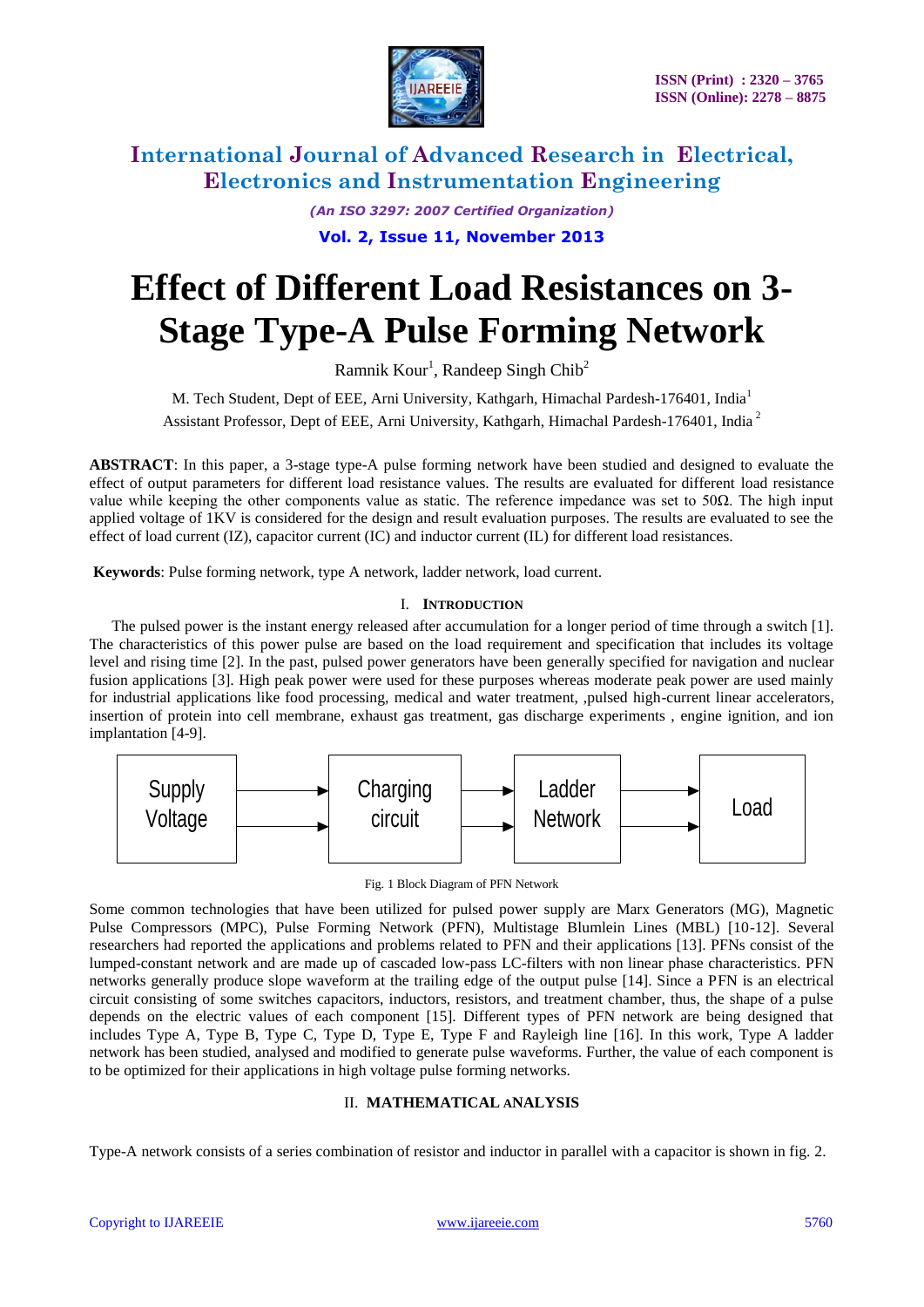

*(An ISO 3297: 2007 Certified Organization)*

### **Vol. 2, Issue 11, November 2013**



Fig. 2 Type-A Pulse Forming Network

The resonant frequency for a single stage Type A network can be evaluated as [17]

$$
\omega_0 = \sqrt{\frac{1}{LC} - \left(\frac{R}{L}\right)^2}
$$

For such networks, the resonant frequency is that at which the value of admittance is zero for imaginary part. Also the impedance (Z) is given as

$$
Z = \frac{R + j\omega[L(1 - \omega^{2}LC) - CR^{2}]}{(1 - \omega^{2}LC)^{2} + \omega^{2}C^{2}R^{2}}
$$

Its magnitude is found to be

$$
|Z| = \sqrt{\frac{R^2 + \omega^2 L^2}{(1 - \omega^2 LC)^2 + \omega^2 C^2 R^2}}
$$

and the phase Angle

$$
(\phi) = \tan^{-1}\left\{\frac{\omega[L(1-\omega^2 LC) - CR^2]}{R}\right\}
$$

Pulse Width T is given as

$$
T=2\varepsilon_r\sqrt{\frac{L}{C}}
$$

Hence the fundamental components for type-A network are formed by the combination of L's and C's. The other elements are used to filter the fundamental shape.

#### III. **METHODOLOGY**

The design of the type-A PFN network can be explained using the flow chart as shown in fig. 3. The network is initiated by applying high ac voltage of 1KV. The input is then filtered and amplified and is then applied to 3-stage PFN network. The remaining dc component, if any, is again filtered out and the output is generated for the load greater than or equal to 1mA.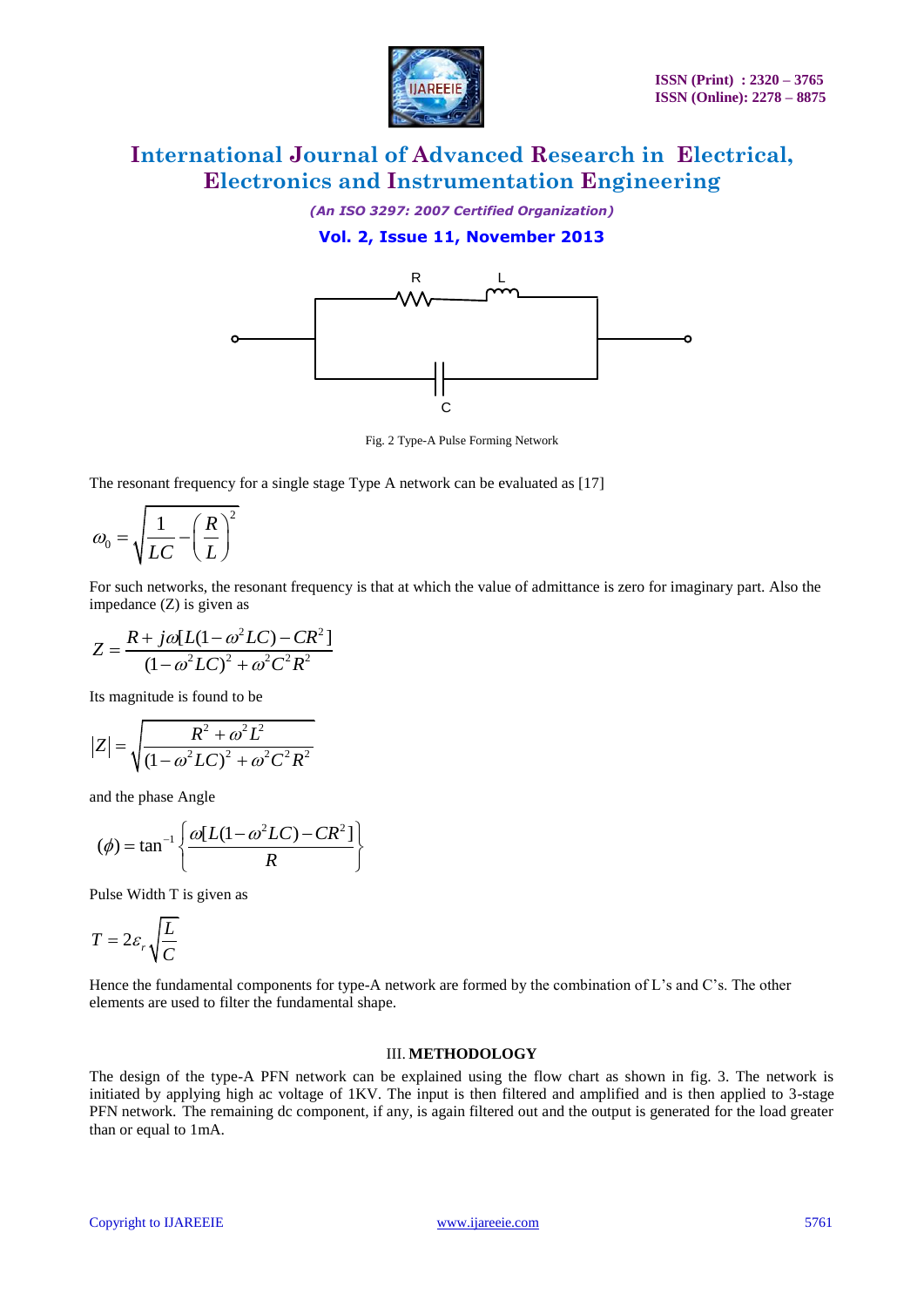

*(An ISO 3297: 2007 Certified Organization)*

### **Vol. 2, Issue 11, November 2013**



Fig. 3 Flow Process of type-A PFN network

In this work, the type-A ladder has been studied and simulated for various ladder networks and component parameters. Only 3-stage networks have been simulated for this experiment to know their effect on various output characteristics. Figure 4 shows the n-ladder network for type-A network.



Fig. 4 *n*-Ladder Network for Type A PFN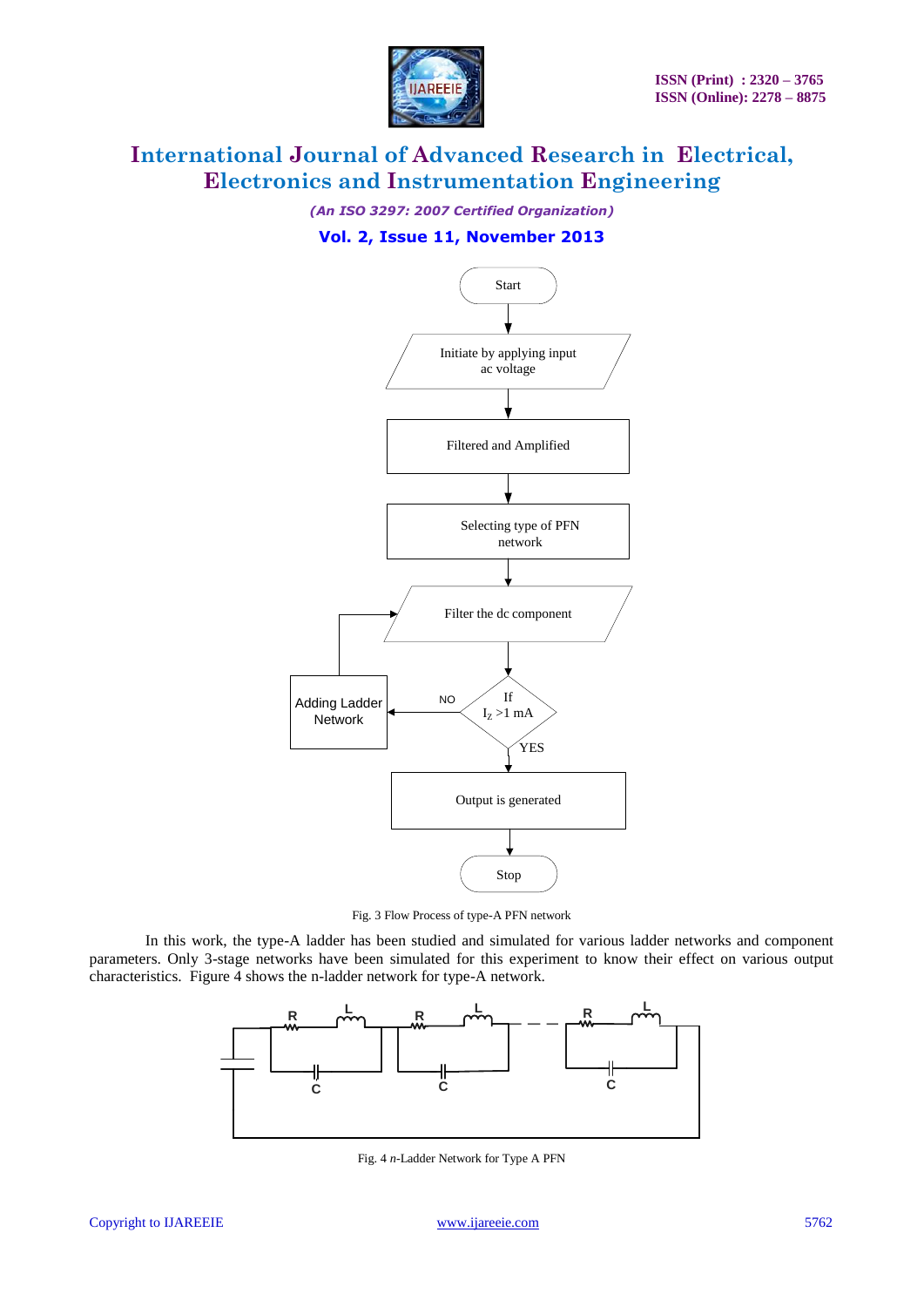

*(An ISO 3297: 2007 Certified Organization)*

### **Vol. 2, Issue 11, November 2013**

For this type of network, equicells are used. The value of resistances R were selected as  $1K\Omega$  while for inductors L and capacitors C, the selected values are 1μH and 1pF respectively. Different load resistances RL were used to evaluate the parametric changes at output. Different loads were taken as 1Ω, 10Ω, 100Ω and 1KΩ. The input voltage applied to the network is 1KV ac voltage with time interval  $T<sub>int</sub>$  of 50 μs.

#### IV. **RESULTS AND DISCUSSIONS**

The results were taken to evaluate the value of load current IL, capacitor current IC and inductor current IL. The experiment was performed in FEM based software MATLAB. Fig. 4 shows the output values for  $1\Omega$  load resistance.



Similarly the results were noted while taken the value of load resistance as  $10\Omega$  and is shown in fig. 5. We kept on increasing the load resistance to see its effect on the component parameters. In this regard, the graphs have been noted on the value of load resistance  $100\Omega$  as shown in fig. 6.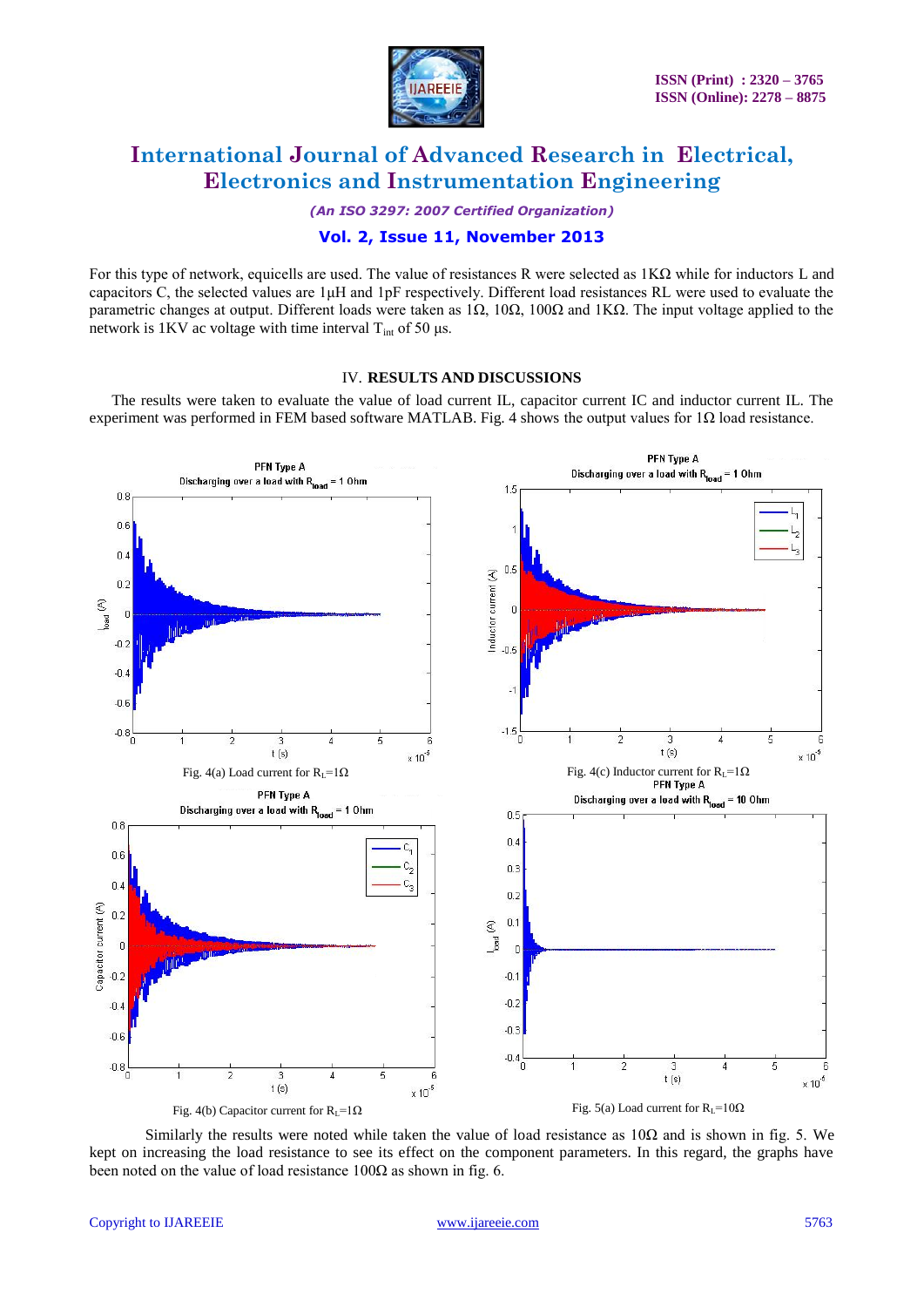

*(An ISO 3297: 2007 Certified Organization)*